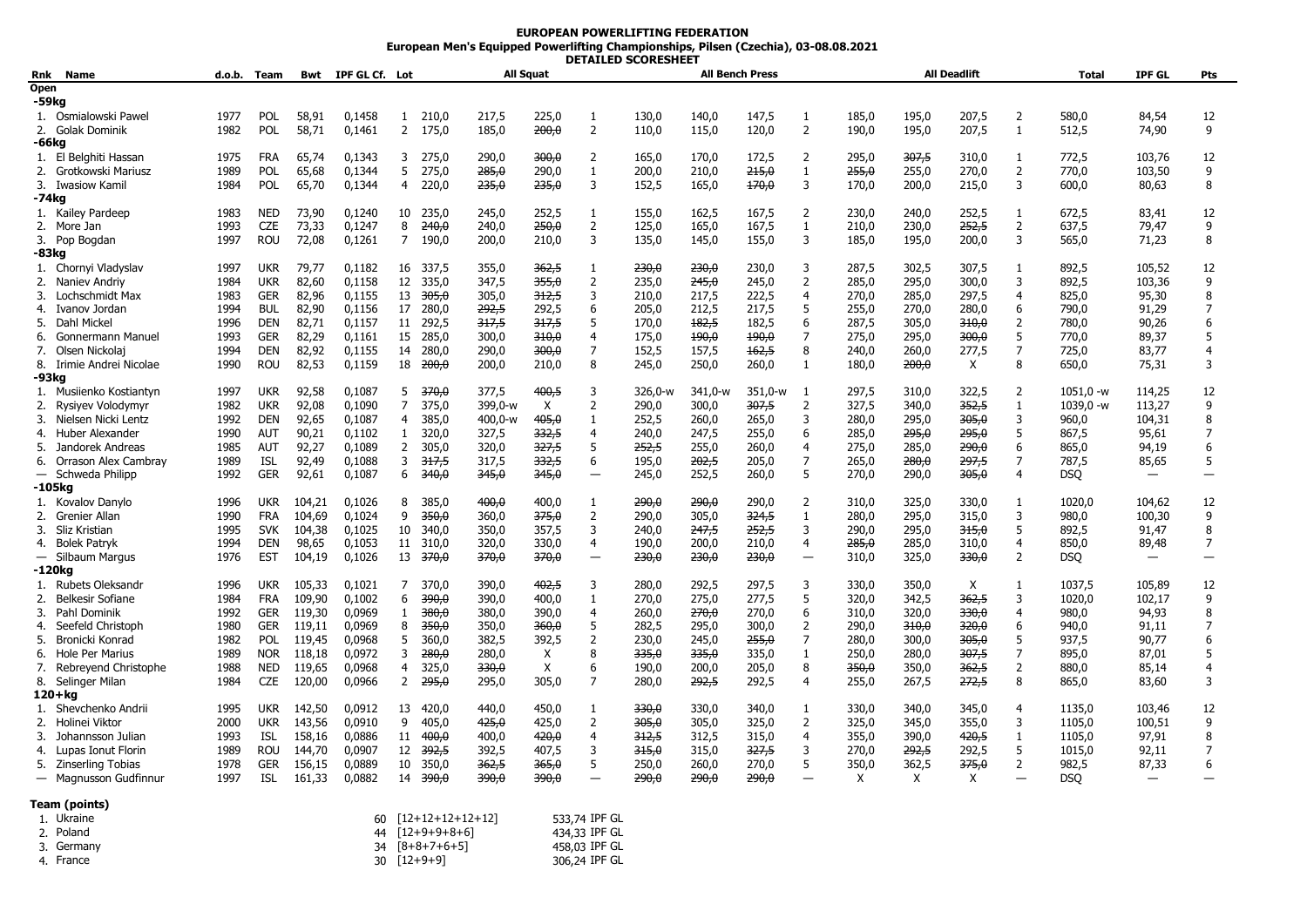|       | 5. Denmark<br>6. Romania<br>7. Netherlands<br>8. Iceland<br>9. Austria<br>10. Czechia<br>11. Slovakia<br>12. Bulgaria<br>13. Norway<br>— Estonia | 25<br>18<br>16<br>13<br>13<br>12<br>8<br>$\overline{7}$<br>Ξ. | $[8+5]$<br>$[7+6]$<br>$[9+3]$<br>[8]<br>[7]<br>5 [5] | $[8+7+6+4]$<br>$[8+7+3]$<br>$[12+4]$ |                  | 367,82 IPF GL<br>238,65 IPF GL<br>168,56 IPF GL<br>183,55 IPF GL<br>189,80 IPF GL<br>163,07 IPF GL<br>91,47 IPF GL<br>91,29 IPF GL<br>87,01 IPF GL |                       |                  |                 |                                |                                        |                |                |                     |                |                |                |                     |                |                |        |
|-------|--------------------------------------------------------------------------------------------------------------------------------------------------|---------------------------------------------------------------|------------------------------------------------------|--------------------------------------|------------------|----------------------------------------------------------------------------------------------------------------------------------------------------|-----------------------|------------------|-----------------|--------------------------------|----------------------------------------|----------------|----------------|---------------------|----------------|----------------|----------------|---------------------|----------------|----------------|--------|
|       | Best Lifters of Open by IPF GL Formula                                                                                                           |                                                               |                                                      |                                      |                  |                                                                                                                                                    |                       |                  |                 |                                |                                        |                |                |                     |                |                |                |                     |                |                |        |
|       | Rnk Lifter<br>1. Musiienko Kostiantyn                                                                                                            | Team<br>Ukraine                                               |                                                      |                                      |                  |                                                                                                                                                    | Bwt<br>92,58          |                  | Total<br>1051,0 |                                | <b>IPF GL Points C.Rnk</b><br>114,2479 |                |                |                     |                |                |                |                     |                |                |        |
| 2.    | Rysiyev Volodymyr                                                                                                                                | Ukraine                                                       |                                                      |                                      |                  |                                                                                                                                                    | 92,08                 |                  | 1039,0          |                                | 113,2655                               | 2              |                |                     |                |                |                |                     |                |                |        |
|       | 3. Rubets Oleksandr                                                                                                                              | Ukraine                                                       |                                                      |                                      |                  |                                                                                                                                                    | 105,33                |                  | 1037,5          |                                | 105,8945                               | $\mathbf{1}$   |                |                     |                |                |                |                     |                |                |        |
| -53kg | Sub-Juniors                                                                                                                                      |                                                               |                                                      |                                      |                  |                                                                                                                                                    |                       |                  |                 |                                |                                        |                |                |                     |                |                |                |                     |                |                |        |
|       | 1. Bonkowski Jakub                                                                                                                               | 2004                                                          | <b>POL</b>                                           | 52,40                                | 0,1603           | $\mathbf{2}$                                                                                                                                       | 150,0                 | 162,5            | 170,0           | 1                              | 62,5                                   | 67,5           | 70,0           | 2                   | 175,0          | 185,0          | 195,0          | 1                   | 425,0          | 68,12          | 12     |
| -59kg | 2. Halahan Oleksii                                                                                                                               | 2003                                                          | <b>UKR</b>                                           | 52,39                                | 0,1603           | $\mathbf{1}$                                                                                                                                       | 155,0                 | 165,0            | 170,0           | $\overline{2}$                 | 85,0                                   | 90,0           | 92,5           | 1                   | 147,5          | 157,5          | 167,5          | $\overline{2}$      | 395,0          | 63,32          | 9      |
|       | 1. Andreiev Eduard                                                                                                                               | 2005                                                          | <b>UKR</b>                                           | 58,76                                | 0,1461           | 3                                                                                                                                                  | 160,0                 | <del>170,0</del> | 175,0           | 1                              | 95,0                                   | 105,0          | 115,0          | $\mathbf{1}$        | 140,0          | 157,5          | 157,5          | $\mathbf{2}$        | 430,0          | 62,80          | 12     |
|       | 2. Kwiecien Szymon                                                                                                                               | 2003                                                          | POL                                                  | 57,67                                | 0,1482           | 4                                                                                                                                                  | 120,0                 | 140,0            | 142,5           | $\overline{2}$                 | 90,0                                   | 95,0           | 97,5           | 2                   | 130,0          | 150,0          | 165,0          | 1                   | 387,5          | 57,43          | 9      |
| -66kg |                                                                                                                                                  |                                                               |                                                      |                                      |                  |                                                                                                                                                    |                       |                  |                 |                                |                                        |                |                |                     |                |                |                |                     |                |                | 12     |
| -74kg | 1. Iacobescu Andrei                                                                                                                              | 2003                                                          | ROU                                                  | 62,78                                | 0,1389           | 5                                                                                                                                                  | 160,0                 | 170,0            | 480,0           | 1                              | 80,0                                   | 100,0          | 117,5          | 1                   | 180,0          | 190,0          | 200,0          | 1                   | 470,0          | 65,28          |        |
|       | 1. Sytnik Illia                                                                                                                                  | 2005                                                          | ukr                                                  | 71,40                                | 0,1269           | 7                                                                                                                                                  | 220,0                 | 235,0            | 245,0           | 1                              | 152,5                                  | 162,5          | 170,0          | 1                   | 187,5          | 195,0          | 202,5          | $\overline{2}$      | 617,5          | 78,35          | 12     |
|       | Sivakov Dmytro                                                                                                                                   | 2003                                                          | ukr                                                  | 71,52                                | 0,1267           | 6                                                                                                                                                  | 220,0                 | 230,0            | 232,5           | 2                              | 135,0                                  | 145,0          | 152,5          | 3                   | 215,0          | 230,0          | 240,0          | 1                   | 585,0          | 74,14          | 9      |
| 3.    | Hornik David                                                                                                                                     | 2004                                                          | CZE                                                  | 73,21                                | 0,1248           | 8                                                                                                                                                  | 170,0                 | 185,0            | 200,0           | 4                              | 140,0                                  | 140,0          | 150,0          | $\overline{2}$      | 170,0          | 180,0          | 197,5          | 4                   | 515,0          | 64,27          | 8      |
| -83kg | 4. Held Dominik                                                                                                                                  | 2004                                                          | <b>SVK</b>                                           | 73,70                                | 0,1243           | 9                                                                                                                                                  | 165,0                 | 180,0            | 187,5           | 3                              | 100,0                                  | 115,0          | 115,0          | 4                   | 170,0          | 182,5          | 200,0          | 3                   | 485,0          | 60,26          | 7      |
|       | 1. Muntian Valentyn                                                                                                                              | 2003                                                          | ukr                                                  | 79,91                                | 0,1181           |                                                                                                                                                    | 10 235,0              | 245,0            | 250,0           | 1                              | 152,5                                  | 160,0          | 165,0          | $\mathbf{1}$        | 220,0          | 232,5          | 237,5          | 1                   | 642,5          | 75,89          | 12     |
|       | 2. Rys Gabriel                                                                                                                                   | 2004                                                          | POL                                                  | 81,94                                | 0,1164           | 12                                                                                                                                                 | 205,0                 | 225,0            | 235,0           | $\overline{2}$                 | 132,5                                  | 142,5          | 150,0          | $\overline{2}$      | 100,0          | 200,0          | 215,0          | $\overline{2}$      | 590,0          | 68,65          | 9      |
| -93kg | 3. Zednik Matej                                                                                                                                  | 2004                                                          | CZE                                                  | 75,69                                | 0,1221           |                                                                                                                                                    | $11 \t 155,0$         | 155,0            | 165,0           | 3                              | 90,0                                   | 95,0           | 100,0          | 3                   | 175,0          | 190,0          | 200,0          | 3                   | 455,0          | 55,58          | 8      |
|       | 1. Kuchma Illia                                                                                                                                  | 2004                                                          | ukr                                                  | 90,05                                | 0,1103           |                                                                                                                                                    | $13 \t270,0$          | 270,0            | 300,0           | 1                              | 175,0                                  | 185,0          | 192,5          | $\mathbf{1}$        | 240,0          | 260,0          | 275,0          | 1                   | 737,5          | 81,36          | 12     |
|       | 2. Molnar Samuel                                                                                                                                 | 2003                                                          | <b>SVK</b>                                           | 89,75                                | 0,1105           |                                                                                                                                                    | $14 \t215,0$          | 215,0            | 230,0           | $\overline{2}$                 | 135,0                                  | 145,0          | 150,0          | $\overline{2}$      | 215,0          | 225,0          | 230,0          | $\overline{2}$      | 605,0          | 66,86          | 9      |
|       | -105kg                                                                                                                                           |                                                               |                                                      |                                      |                  |                                                                                                                                                    |                       |                  |                 |                                |                                        |                |                |                     |                |                |                |                     |                |                |        |
|       | 1. Zaiets Anatolii                                                                                                                               | 2003                                                          | ukr                                                  | 95,07                                | 0,1072           | 17                                                                                                                                                 | 240,0                 | 255,0            | 262,5           | 1                              | 160,0                                  | 172,5          | 180,0          | 1                   | 235,0          | 260,0          | 275,0          | 1                   | 710,0          | 76,13          | 12     |
|       | 2. Tutunaru Marius<br>3. Lehtoja Mikk                                                                                                            | 2003<br>2003                                                  | ROU<br>EST                                           | 100,65<br>94,73                      | 0,1043<br>0,1074 | 15                                                                                                                                                 | 200,0<br>16 190,0     | 212,5<br>210,0   | 215,0<br>225,0  | $\overline{2}$<br>3            | 140,0<br>115,0                         | 150,0<br>125,0 | 157,5<br>135,0 | $\overline{2}$<br>3 | 207,5<br>225,0 | 207,5<br>235,0 | 217,5<br>235,0 | 3<br>$\overline{2}$ | 580,0<br>570,0 | 60,47<br>61,23 | 9<br>8 |
|       | -120kg                                                                                                                                           |                                                               |                                                      |                                      |                  |                                                                                                                                                    |                       |                  |                 |                                |                                        |                |                |                     |                |                |                |                     |                |                |        |
|       | 1. Lisenko Oleksii                                                                                                                               | 2003                                                          | UKR                                                  | 109,92                               | 0,1002           | 19                                                                                                                                                 | 270,0                 | 290,0            | 305,0           | $\mathbf{1}$                   | 180,0                                  | 195,0          | 205,0          | $\mathbf{1}$        | 200,0          | 230,0          | 245,0          | 1                   | 740,0          | 74,12          | 12     |
|       | 2. Karwacki Kacper<br>120+kg                                                                                                                     | 2004                                                          | POL                                                  | 105,81                               | 0,1019           |                                                                                                                                                    | 18 175,0              | X                | 200,0           | $\overline{2}$                 | 115,0                                  | 125,0          | 125,0          | $\overline{2}$      | 175,0          | 200,0          | 205,0          | $\overline{2}$      | 530,0          | 53,98          | 9      |
|       | 1. Vovchok Dmytro                                                                                                                                | 2003                                                          | ukr                                                  | 126,15                               | 0,0949           | 20                                                                                                                                                 | 240,0                 | 260,0            | 270,0           | 1                              | 165,0                                  | 175,0          | 185,0          | $\overline{2}$      | 185,0          | 185,0          | 205,0          | $\overline{2}$      | 640,0          | 60,72          | 12     |
|       | 2. Zavodny Jakub                                                                                                                                 | 2004                                                          | <b>SVK</b>                                           | 129,30                               | 0,0940           |                                                                                                                                                    | $21 \t215,0$          | 215,0            | 230,0           | $\overline{2}$                 | 170,0                                  | 177,5          | 187,5          | 1                   | 200,0          | 205,0          | 207,5          | $\mathbf{1}$        | 622,5          | 58,54          | 9      |
|       | Team (points)                                                                                                                                    |                                                               |                                                      |                                      |                  |                                                                                                                                                    |                       |                  |                 |                                |                                        |                |                |                     |                |                |                |                     |                |                |        |
|       | 1. Ukraine                                                                                                                                       |                                                               |                                                      |                                      |                  |                                                                                                                                                    | 60 $[12+12+12+12+12]$ |                  |                 | 385,84 IPF GL                  |                                        |                |                |                     |                |                |                |                     |                |                |        |
|       | 2. Poland                                                                                                                                        |                                                               |                                                      |                                      |                  |                                                                                                                                                    | 39 [12+9+9+9]         |                  |                 | 248,19 IPF GL                  |                                        |                |                |                     |                |                |                |                     |                |                |        |
|       | 3. Slovakia                                                                                                                                      |                                                               |                                                      |                                      |                  |                                                                                                                                                    | 25 [9+9+7]            |                  |                 | 185,67 IPF GL                  |                                        |                |                |                     |                |                |                |                     |                |                |        |
|       | 4. Romania<br>5. Czechia                                                                                                                         |                                                               |                                                      |                                      |                  | $21$ [12+9]<br>$16 [8+8]$                                                                                                                          |                       |                  |                 | 125,75 IPF GL<br>119,85 IPF GL |                                        |                |                |                     |                |                |                |                     |                |                |        |
|       | 6. Estonia                                                                                                                                       |                                                               |                                                      |                                      |                  | 8 [8]                                                                                                                                              |                       |                  |                 | 61,23 IPF GL                   |                                        |                |                |                     |                |                |                |                     |                |                |        |
|       | Best Lifters of Subjuniors by IPF GL Formula                                                                                                     |                                                               |                                                      |                                      |                  |                                                                                                                                                    |                       |                  |                 |                                |                                        |                |                |                     |                |                |                |                     |                |                |        |
|       | Rnk Lifter                                                                                                                                       | Team                                                          |                                                      |                                      |                  |                                                                                                                                                    | Bwt                   |                  | Total           |                                | <b>IPF GL Points C.Rnk</b>             |                |                |                     |                |                |                |                     |                |                |        |
|       | 1. Kuchma Illia                                                                                                                                  | Ukraine                                                       |                                                      |                                      |                  |                                                                                                                                                    | 90,05                 |                  | 737,5           |                                | 81,3573                                | 1              |                |                     |                |                |                |                     |                |                |        |
|       | 2. Sytnik Illia                                                                                                                                  | Ukraine                                                       |                                                      |                                      |                  |                                                                                                                                                    | 71,40                 |                  | 617,5           |                                | 78,3453                                | 1              |                |                     |                |                |                |                     |                |                |        |
|       | 3. Zaiets Anatolii                                                                                                                               | Ukraine                                                       |                                                      |                                      |                  |                                                                                                                                                    | 95,07                 |                  | 710,0           |                                | 76,1298                                | 1              |                |                     |                |                |                |                     |                |                |        |